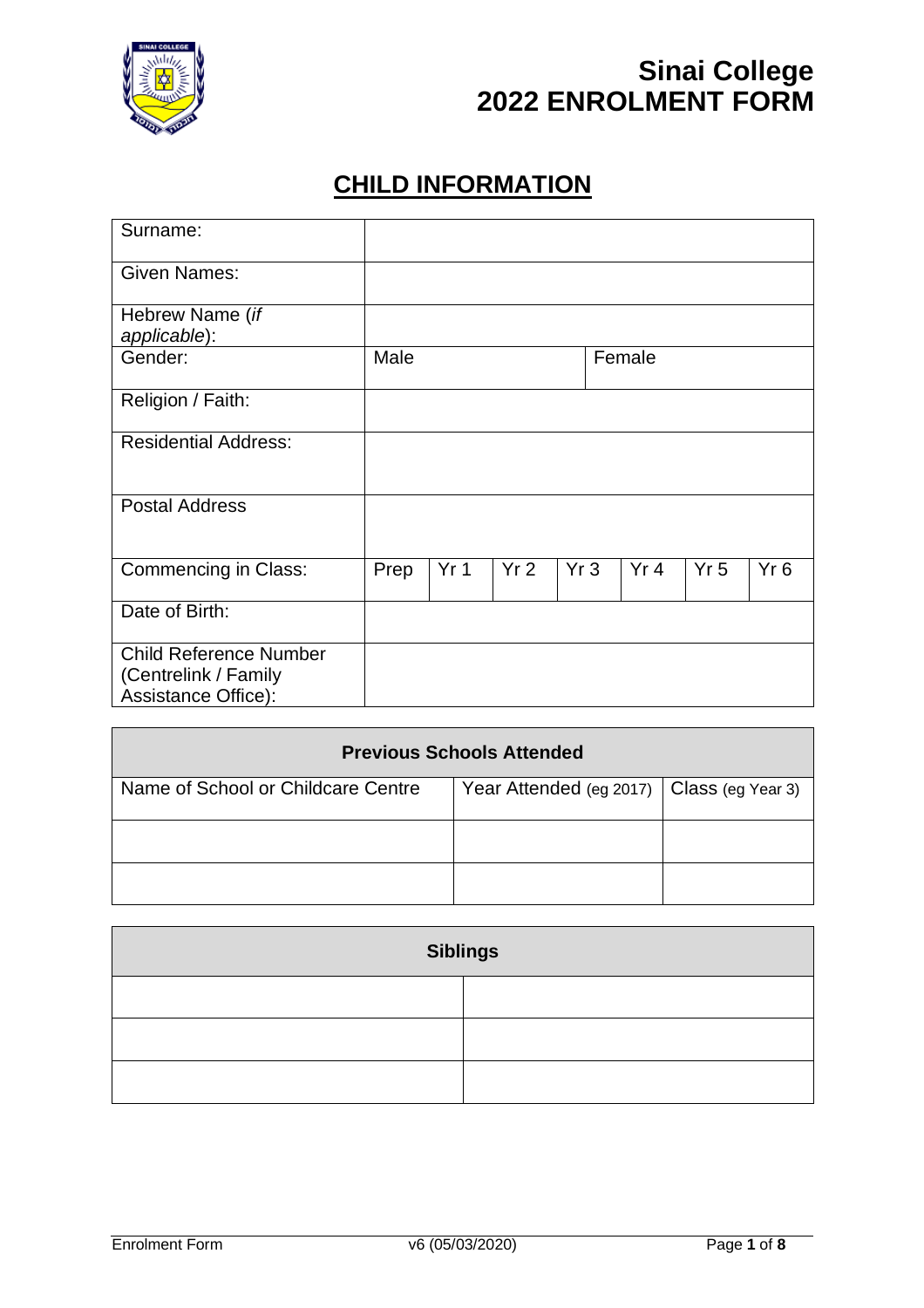

### **PARENT INFORMATION**

| <b>Parent 1</b>                        |                           |                |  |
|----------------------------------------|---------------------------|----------------|--|
| <b>Biological Mother</b>               | <b>Step Mother</b>        | Legal Guardian |  |
| Full Name:                             |                           |                |  |
| <b>Hebrew Name</b><br>(if applicable): |                           |                |  |
| Religion / Faith:                      |                           |                |  |
| <b>Residential Address:</b>            |                           |                |  |
| Postal Address:                        |                           |                |  |
| Email Address:                         |                           |                |  |
| Mobile Phone Number:                   |                           |                |  |
| <b>Alternative Phone Number:</b>       |                           |                |  |
| Medicare Number:                       |                           |                |  |
| Country of Birth:                      |                           |                |  |
| <b>Citizen Status:</b>                 | <b>Australian Citizen</b> |                |  |
|                                        | <b>Permanent Resident</b> |                |  |
|                                        | Visa                      |                |  |
|                                        | Other                     |                |  |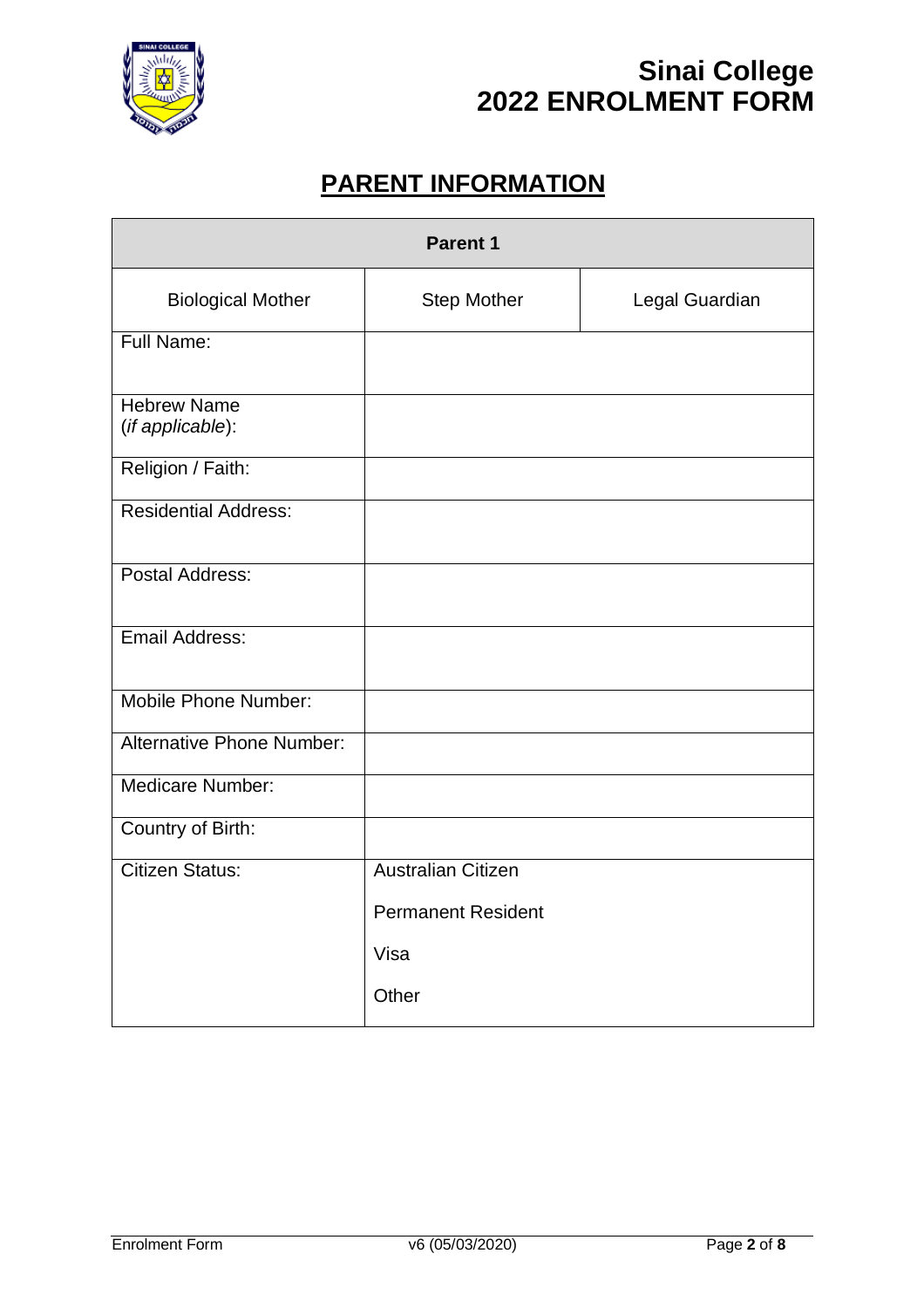

| <b>Parent 2</b>                        |                           |                |  |
|----------------------------------------|---------------------------|----------------|--|
| <b>Biological Father</b>               | <b>Step Father</b>        | Legal Guardian |  |
| <b>Full Name:</b>                      |                           |                |  |
| <b>Hebrew Name</b><br>(if applicable): |                           |                |  |
| Religion / Faith:                      |                           |                |  |
| <b>Residential Address:</b>            |                           |                |  |
| Postal Address:                        |                           |                |  |
| Email Address:                         |                           |                |  |
| Mobile Phone Number:                   |                           |                |  |
| <b>Alternative Phone Number:</b>       |                           |                |  |
| <b>Medicare Number:</b>                |                           |                |  |
| Country of Birth:                      |                           |                |  |
| <b>Citizen Status:</b>                 | <b>Australian Citizen</b> |                |  |
|                                        | <b>Permanent Resident</b> |                |  |
|                                        | Visa                      |                |  |
|                                        | Other                     |                |  |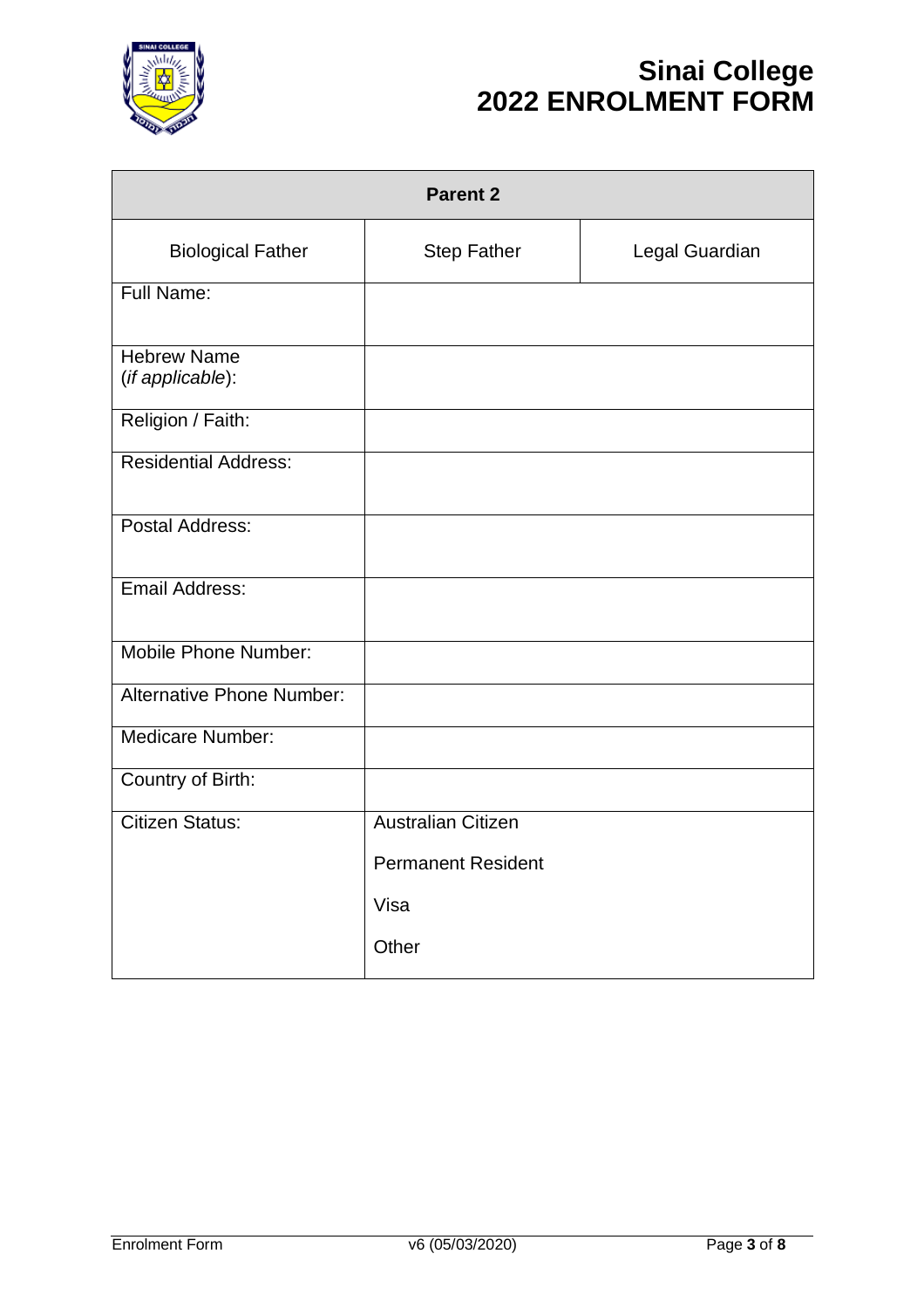

### **MEDICAL INFORMATION**

| Doctors Name:                                  |                                     |           |
|------------------------------------------------|-------------------------------------|-----------|
| Doctors Address:                               |                                     |           |
| <b>Doctors Phone Number:</b>                   |                                     |           |
| <b>Child's Medicare Number:</b>                |                                     |           |
| Is Immunisation up to date?                    | Yes<br>(provide current Record)     | <b>No</b> |
| Is your child at risk of anaphylaxis?          | Yes<br>(provide Anaphylaxis Plan)   | <b>No</b> |
| Is your child asthmatic?                       | Yes<br>(provide Asthma Action Plan) | <b>No</b> |
| Are there any known allergies?                 | Yes (provide details)               | <b>No</b> |
| Does your child require regular<br>medication? | Yes (provide details)               | <b>No</b> |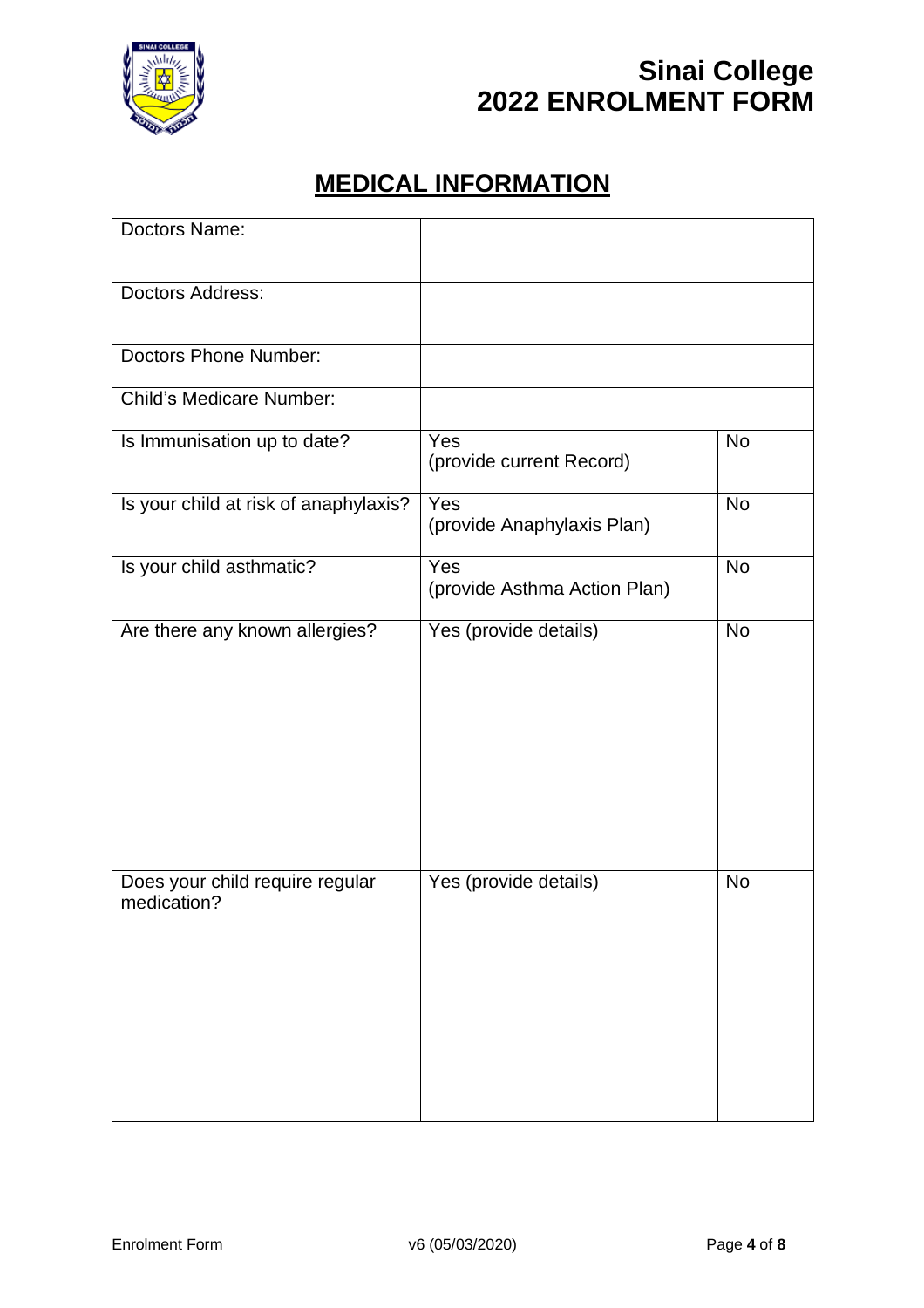

### **MEDICAL INFORMATION**

| Has your child<br>received, or is | Behavioral support                                  | Yes | <b>No</b> |
|-----------------------------------|-----------------------------------------------------|-----|-----------|
| currently receiving:              | Social / Emotional support                          | Yes | <b>No</b> |
|                                   | Autism / ASD support                                | Yes | <b>No</b> |
|                                   | Speech / Language support                           | Yes | <b>No</b> |
|                                   | Visual support                                      | Yes | <b>No</b> |
|                                   | Hearing support                                     | Yes | <b>No</b> |
|                                   | Autism Spectrum                                     | Yes | <b>No</b> |
|                                   | <b>Occupational Therapy</b>                         | Yes | <b>No</b> |
| If yes, please provide details:   |                                                     |     |           |
|                                   |                                                     |     |           |
|                                   |                                                     |     |           |
|                                   |                                                     |     |           |
|                                   |                                                     |     |           |
|                                   | Has your child had any serious illnesses, accidents | Yes | <b>No</b> |
| or hospitalization?               |                                                     |     |           |
| needs to be informed about?       | Are there any other medical conditions the school   | Yes | <b>No</b> |
| If yes, please provide details:   |                                                     |     |           |
|                                   |                                                     |     |           |
|                                   |                                                     |     |           |
|                                   |                                                     |     |           |
|                                   |                                                     |     |           |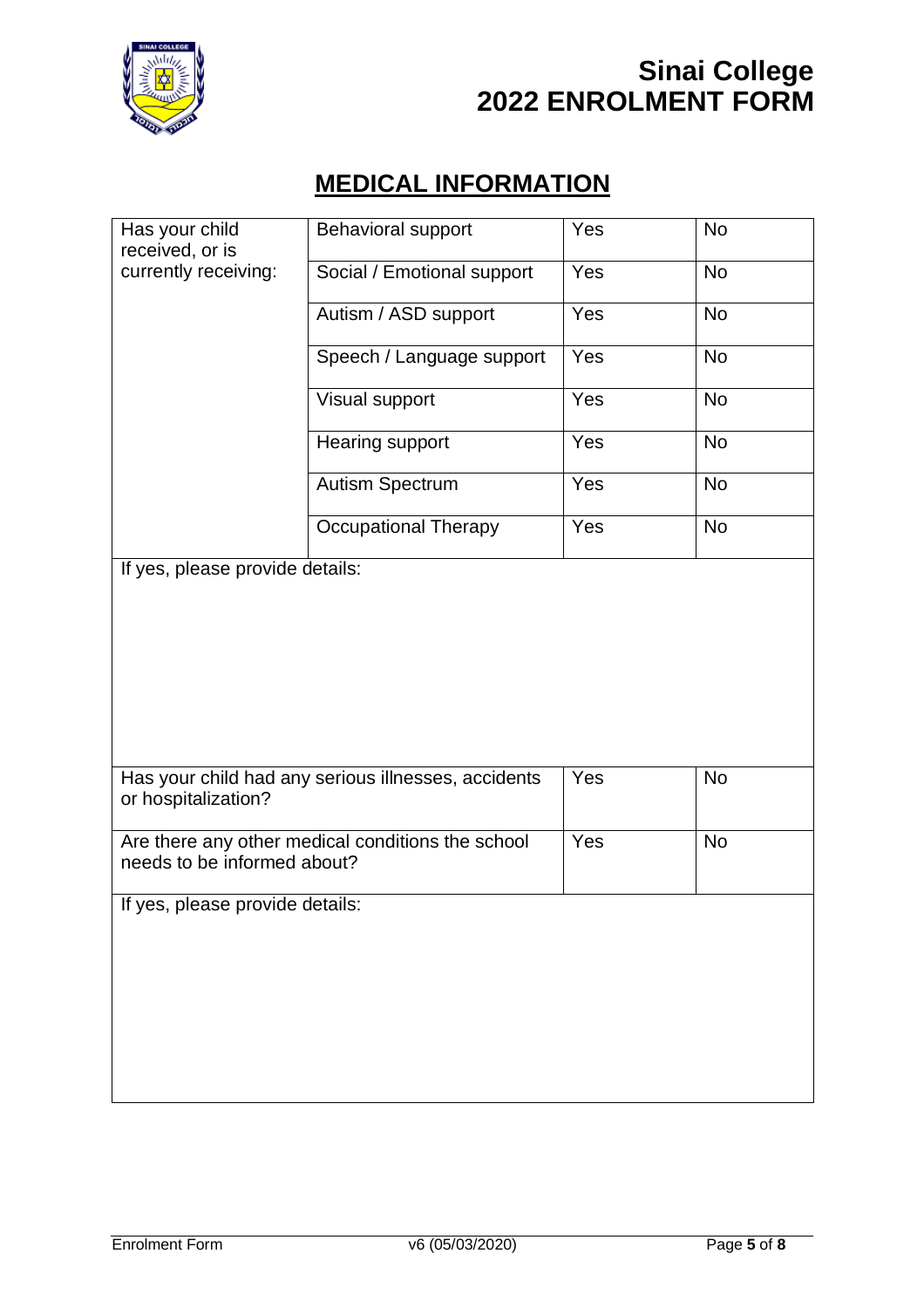

## **MEDICAL TREATMENT**

| In the event of an emergency, do you authorise Sinai staff<br>to seek medical treatment from a registered medical<br>practitioner, hospital or ambulance service?                          | Yes | <b>No</b> |
|--------------------------------------------------------------------------------------------------------------------------------------------------------------------------------------------|-----|-----------|
| In the event of an emergency, do you authorise Sinai staff<br>to arrange for your child to be transported to hospital in an<br>ambulance?                                                  | Yes | <b>No</b> |
| <b>Panadol Administration:</b><br>Do you give permission for Sinai staff to administer one (1)<br>emergency dose of Children's Panadol in the event of my<br>child becoming ill at school? | Yes | <b>No</b> |

#### **AUTHORISATION**

| Do you give permission for your child to travel on the Sinai<br>College bus to and from school activities? | <b>Yes</b> | <b>No</b> |
|------------------------------------------------------------------------------------------------------------|------------|-----------|
|                                                                                                            |            |           |

| Do you give permission for your child's photograph or an<br>audio visual recording of your child (including their first<br>name and age), be taken and used for display in the<br>college classrooms and school magazine? Images may<br>also appear in the media (local newspaper, Shalom and<br>the official Sinai College Facebook page and website). | Yes | <b>No</b> |
|---------------------------------------------------------------------------------------------------------------------------------------------------------------------------------------------------------------------------------------------------------------------------------------------------------------------------------------------------------|-----|-----------|
|                                                                                                                                                                                                                                                                                                                                                         |     |           |

| Do you agree that a university / practicum student may<br>attend Sinai College for training purposes? This student<br>may observe your child for training purposes under the<br>guidance of Sinai College teachers and following correct | Yes | <b>No</b> |
|------------------------------------------------------------------------------------------------------------------------------------------------------------------------------------------------------------------------------------------|-----|-----------|
| ethical practices.                                                                                                                                                                                                                       |     |           |

| Do you give permission to Sinai College staff to apply 30+<br>sunscreen to your child prior to exposure to the sun? | <b>Yes</b> | <b>No</b> |
|---------------------------------------------------------------------------------------------------------------------|------------|-----------|
|                                                                                                                     |            |           |

| Do you authorise Sinai College staff to take your child on | Yes | No |
|------------------------------------------------------------|-----|----|
| organized school outings?                                  |     |    |
|                                                            |     |    |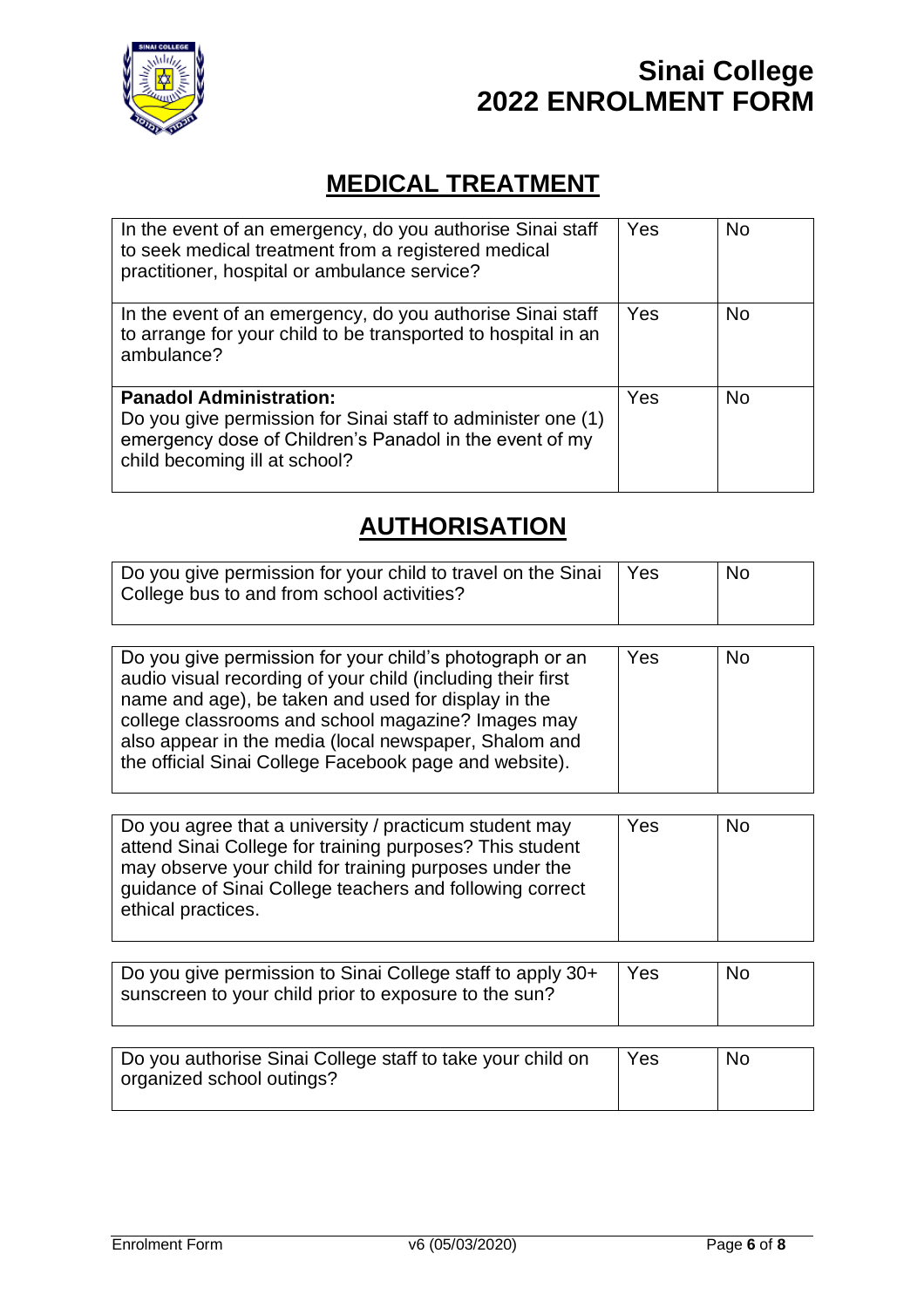

#### **EMERGENCY CONTACTS**

| Name of Emergency Contact:             |  |
|----------------------------------------|--|
| <b>Address of Emergency Contact:</b>   |  |
| <b>Relationship to Child:</b>          |  |
| <b>Mobile Phone Number:</b>            |  |
| <b>Signature of Emergency Contact:</b> |  |

| Name of Emergency Contact:             |  |
|----------------------------------------|--|
| <b>Address of Emergency Contact:</b>   |  |
| <b>Relationship to Child:</b>          |  |
| Mobile Phone Number:                   |  |
| <b>Signature of Emergency Contact:</b> |  |

| Name of Emergency Contact:             |  |
|----------------------------------------|--|
| <b>Address of Emergency Contact:</b>   |  |
| <b>Relationship to Child:</b>          |  |
| Mobile Phone Number:                   |  |
| <b>Signature of Emergency Contact:</b> |  |

#### **Please note:**

Emergency contacts are required to provide a signature for verification purposes and may be asked to produce a photo ID when collecting your child. We would also encourage you to inform them that you are providing their contact details to the school and why (in accordance with the Sinai College Privacy P.07 available on the school website).